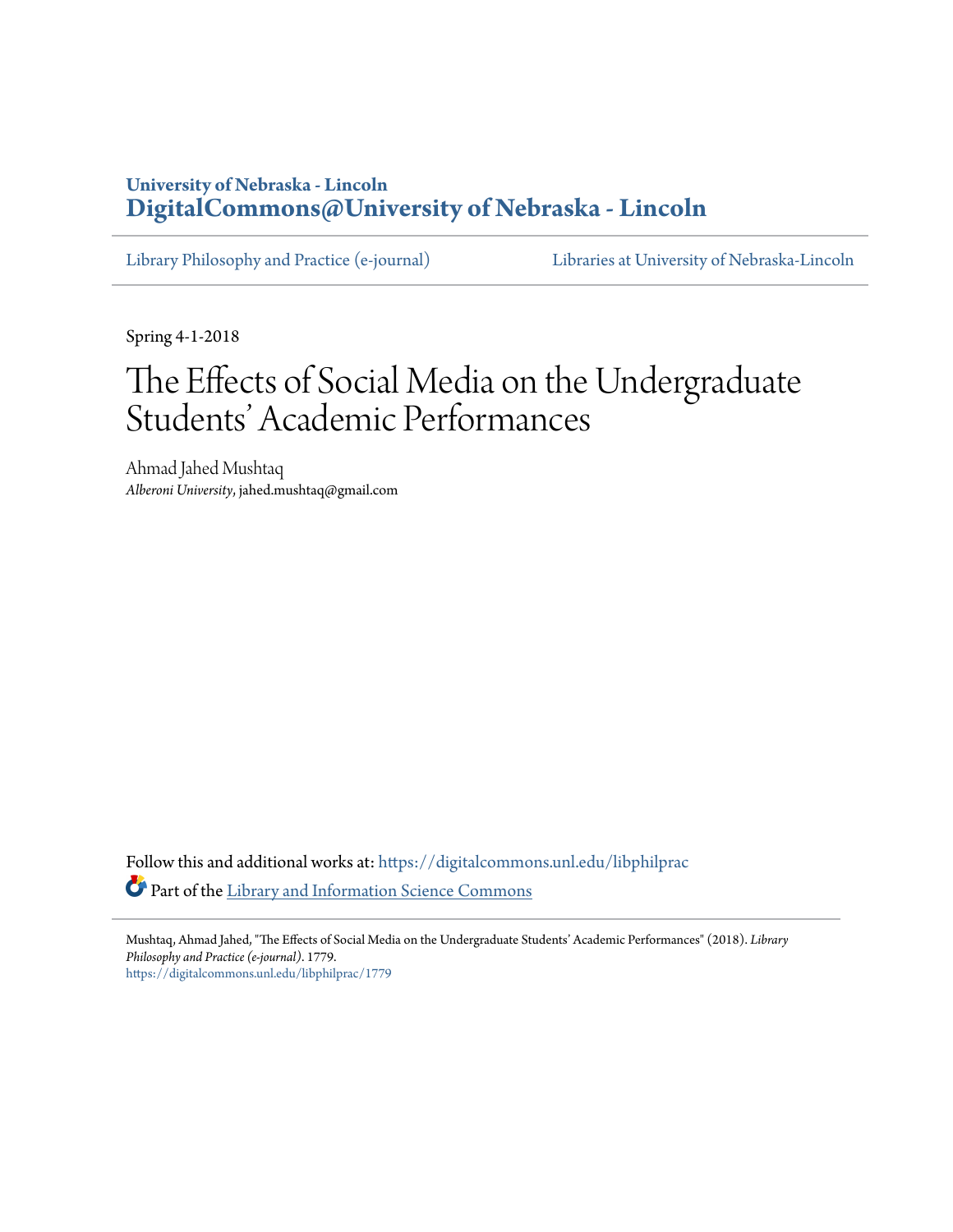#### **The Effects of Social Media on the Undergraduate Students' Academic Performances**

<sup>a\*1</sup>Ahmad Jahed Mushtaq, <sup>b</sup>Abdelmadjid Benraghda

<sup>a</sup> Journalism Faculty Alberoni University, Afghanistan **b** Centre for Modern Languages and Human sciences University Malaysia Pahang, Malaysia

#### **Abstract**

Social Media are growing rapidly among the young generation all over the world. University age students widely engaged using Social Media. So, they will affect students personal and professional live. Thus, this study is designed to find out the positive and negative effects of social media on the academic performances of students in Alberoni University of Afghanistan. As quantitative approach was adapted to collect the relevant data of study, a number of 371 survey questionnaires were administered among the undergraduates in nine faculties of Alberoni University. Subsequently, SPSS software was applied to analyze the relevant data of the study. It was concluded that in despite of public views concerning the misuse of social media among students in the society, most of the students were interested to use social media positively for their educations. The positive impacts of social media among the undergraduates appeared to be higher as compared to negative impacts. However, results of ANOVA showed that there are no statistically significant differences between positive and negative impact of social media and students' academic achievements. Educators and students can use social media as informational and communicational tools to ease and improve learning process.

Key words: Social Media, Academic performances, Undergraduates

**.** 

<sup>\*</sup>Corresponding author: [jahed.mushtaq@gmail.com.](mailto:jahed.mushtaq@gmail.com)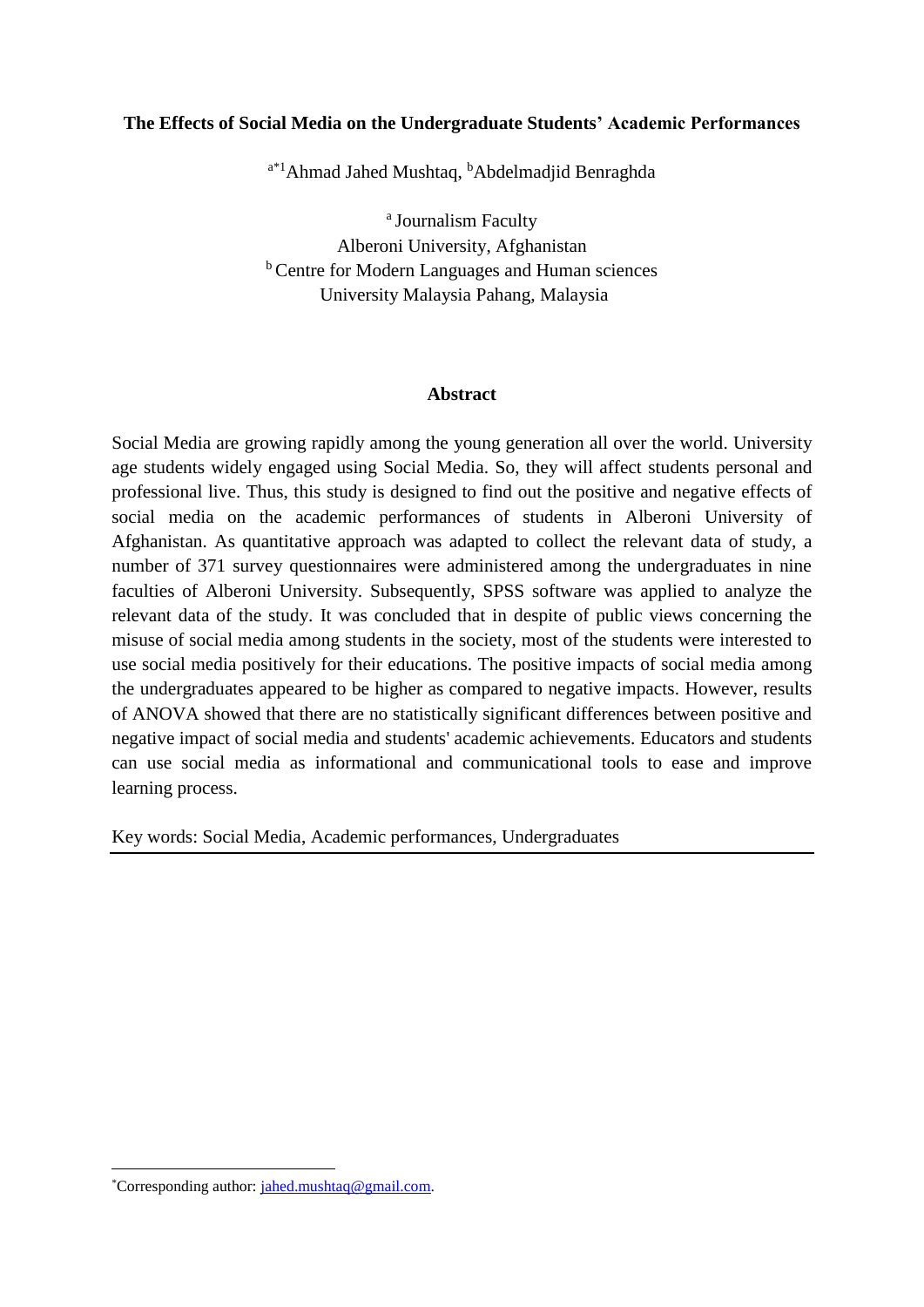## **I. Introduction**

The internet is more than just a means of searching information. People have revealed that the Internet can be used to connect with other people for business or commercial purposes, to make new friends, or to bring back old friends and long lost relatives. The latest example of new communication technology usually used by students is social media, also known as Social Networking Sites. The emergence of social media simplified the process, because they do not call for advanced internet knowledge or experience and are made up of a wide array of different formats and topics. This means that anyone can connect through social media (Sudha and Kavitha, 2016).

The use of social media is being rapidly rising during last few years. It is not only being used by the working people but also there is heavy increase in the use of social media by the students or education society (Raut and Patil, 2016). With such broad acceptance, there is no surprise that social media have affected the way people live and socialize. Social Networking Sites such as Facebook is one of the latest examples of communication technologies that have been widely-adopted by students and, subsequently, have the potential to become a valuable resource to support their educational communications and collaborations with faculty. Social media are mostly used by students to communicate and exchange ideas with lecturers specifically in western contexts (Sudha and Kavitha, 2016). Hasnain, Nasreen and Ijaz (2015) stated that the development of technology and increase in internet usage, social media has become a part of our daily lives. If social media is used in a positive way, it can help students and youth to get knowledge that can be used to improve their academic performances.

Furthermore, Neal (2012) stated that the term social media relates to the many easy-to use services that anybody can use to interact with other people online such as Facebook, YouTube, Blog, Twitter and so on and so forth. Therefore, using social media easy and simple services, enable us to create online presence very easily as signing up for Facebook and Twitter account, subsequently create our own content on the web within minutes. Besides that, academic achievement is the ability of student to study and remember facts and being able to communicate his/her knowledge orally or in written form even in an examination condition (Kpolovie, Joe and Okoto, 2014).

Accordingly, the current study is supposed to be useful, since it is a new in Afghanistan, among undergraduates in Alberoni University. Because in an academic environment, beside traditional resources, students also need a new informational technology such as social media. As said by Sudha and Kavitha (2016) social network sites have attracted considerable attention among scholars and educators due to the increasing popularity among students and the potential effect on academic performance. However, the previous studies, which were conducted in other countries belong to their countries which have many educational, environmental, religious differences with Afghanistan. Thus, this study conducted the research objectives and questions as follows: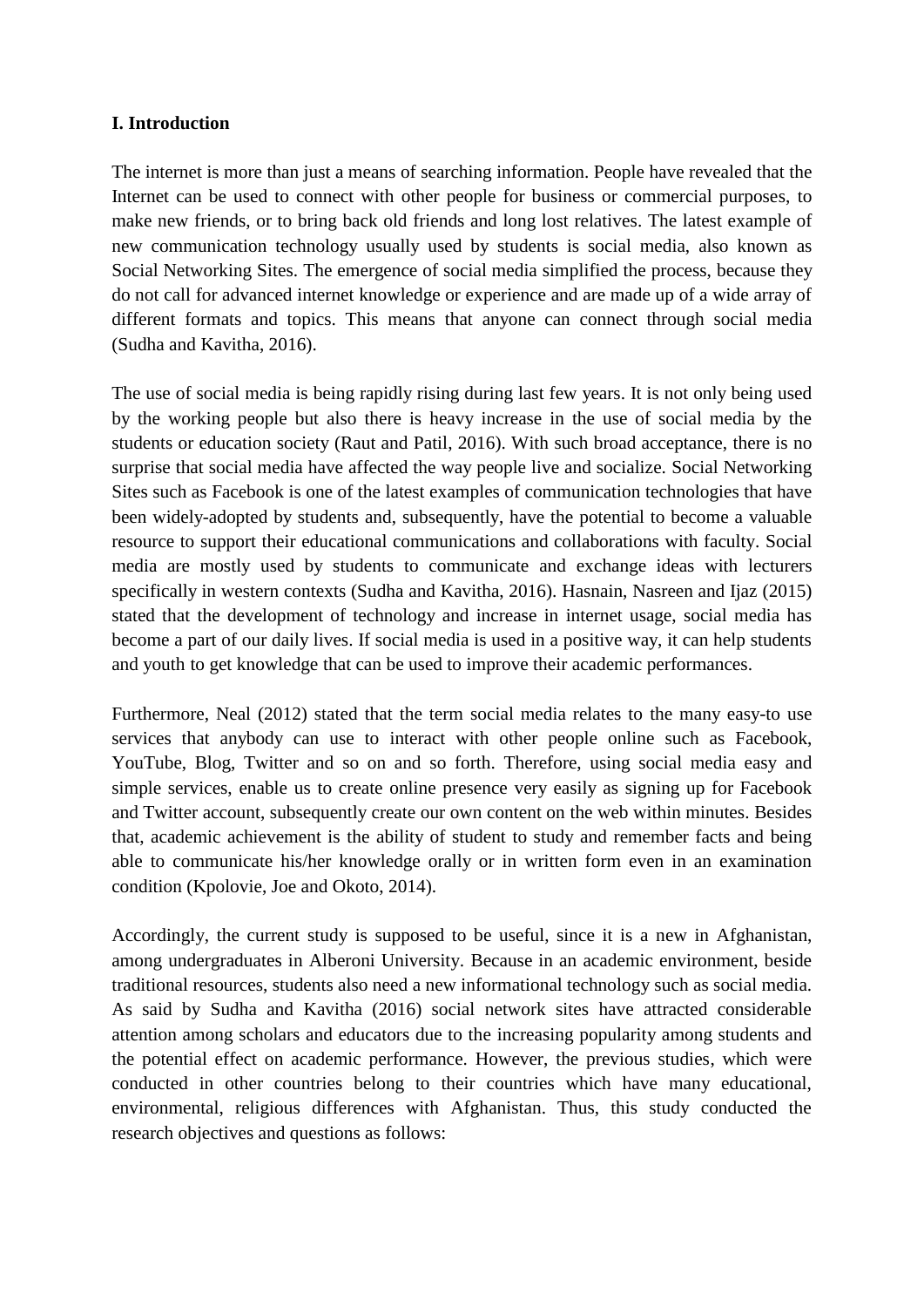#### **1.1 Research objectives**

- 1. To assess the positive effects of social media on the students' academic performances.
- 2. To assess the negative effects of social media on the students' academic performances.

#### **1.2 Research Questions**

- 1. What are the positive effects of social media on the academic performances of students?
- 2. What are the negative effects of social media on the academic performances of students?

#### **1.3 Research Hypothesis**

- 1. There are no significant differences concerning the positive effects of social media on the academic performances of students.
- 2. There are no significant differences concerning the negative effects of social media on the academic performances of students.

#### **1.4 Significance of the study**

This study can be a good academic source for researchers, especially in Afghanistan, where there is more probably no such literature. This research will be as a trusted academic source and pave the way for scholars, lecturers and students to know the effects of social media, and the effects on the undergraduates' academic performances. It will raise the awareness of the people about either positive and negative impacts of social media on the academic performances of students in Afghanistan society. It will also encourage students to use social media beneficially as effective communication tools as well as educational media to improve their knowledge and skills.

#### **1.5 Limitation of the study**

The results of the current study are limited to the Alberoni University students of Afghanistan, who are studying in the nine faculties of Medical, Engineering, Political Sciences, Journalism, Islamic Law, Language and Literature, Education, Economic and agriculture. It is just limited to find the positive and negative impact of social media on the undergraduates' academic performances.

#### **II. Literature Review**

There are many studies performed about the positive and negative effects of social media on the students' academic performances. For example, Heffner (2016) alleged that the use of social media can be a good outlet to deal with academic frustrations, especially if the students are in contact with another student that is having the same problem. Social media lets students to get connected with other students, which can be very useful because it will allow them to discuss class matters via social media. Additionally, Adam Mahamat (2014) tried to obtain students' perceptions of how their use of social networking sites influences their academic performances. The researchers performed a preliminary survey of a group of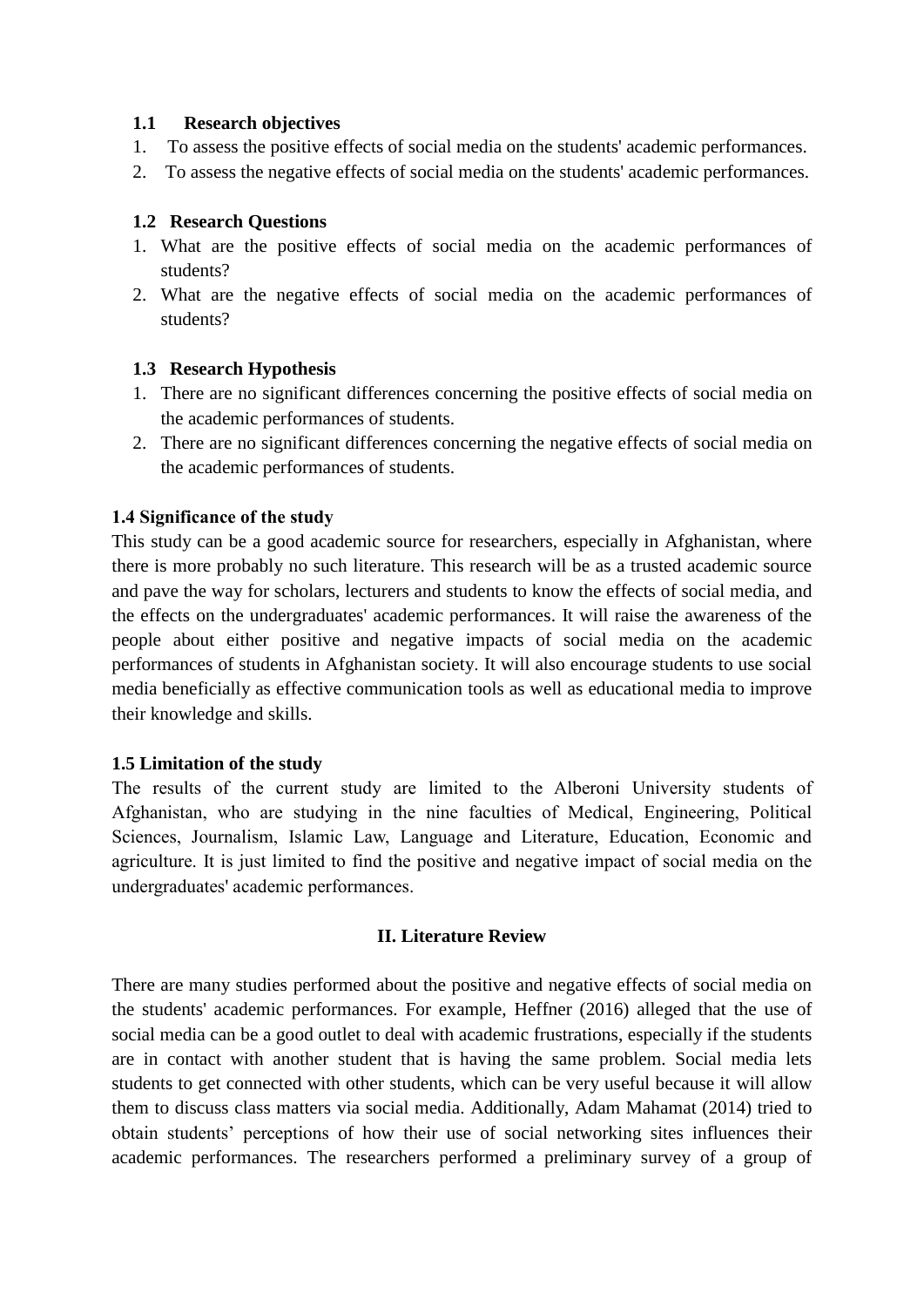Malaysian university students. It was found that the majority of respondents agreed that social networking sites have a positive impact on their academic performances.

Menseh and Nizam (2016) described that social networking have a meaningful effect on the students' academic performances. They also pointed out about the abnormal use of social media platforms by students. The study suggested it is useful that universities and colleges in Malaysia educate their students to use these platforms positively for educational purposes which will ultimately result in a positive impact on their academic performance. Jha, Jaipuria, Jha, and Sinha (2016) asserted that students more probably affected by social media. To some extent, it absolutely affects the lives of college students counting the grades. They added that social media is attractive as it gives college students another world to make friends, also provides a good way to release pressure. It was also noted that an approach is required to balance the relationship between social media and academic study. Consequently, college students should think more about the balancing of social media and academics.

Additionally, the findings of an investigation conducted by Eke, Omekwu and Odoh (2014) among undergraduates in Nigeria showed that there are some benefits come from using social media, which encourages virtual meeting with co-research scholar; self-esteem and wellbeing; Research and learning; strengthening interpersonal relationship; read and write web skills etc. It was also noted that students use social media to communicate with friends, viewing movies, for discussing national issues like politics, economy and religious matters, and for academic purposes. Mingle and Adams (2015) stated that there are some students experienced improvement in their reading skills as a consequence of participation and involving social media. Also, respondents shared ideas, discussed and shared examination questions among themselves on social media.

All the same, Mingle and Adams (2015) asserted that majority of respondents experienced negative effects i.e. poor grammar and spelling, late submission of assignment, less study time and poor academic performance because of too much use of social media networks. Moreover, addiction toward using social media among students was high. Eke, Omekwu and Odoh (2014) described some dangers associated with social networking sites such as Ecrime, Internet addiction, laziness, standard crime like, fraud, murder, kidnapping; immoral act like, pornography, prostitution, cyber-bullying where identified.

In addition, the outcomes of a survey performed by Roblyer, McDaniel, Herman and Witty (2010) showed that faculty and students differ somewhat in their current and anticipated uses of social media such as Facebook. It was noted that there is a significant difference between the perceived role of this tool as social, rather than educational. Students look like much more open to the idea of using Facebook instructionally than do faculty. Sudha and Kavitha, (2016) also stated that most of the faculty members believed that social media have a negative effect on the students' academic performances compared with positive effects, due to lack of awareness among the students and faculty members about the appropriate usage of social media topics of educational interest. In the meantime, the positive effects of social media on their academic performances appeared to be significantly low.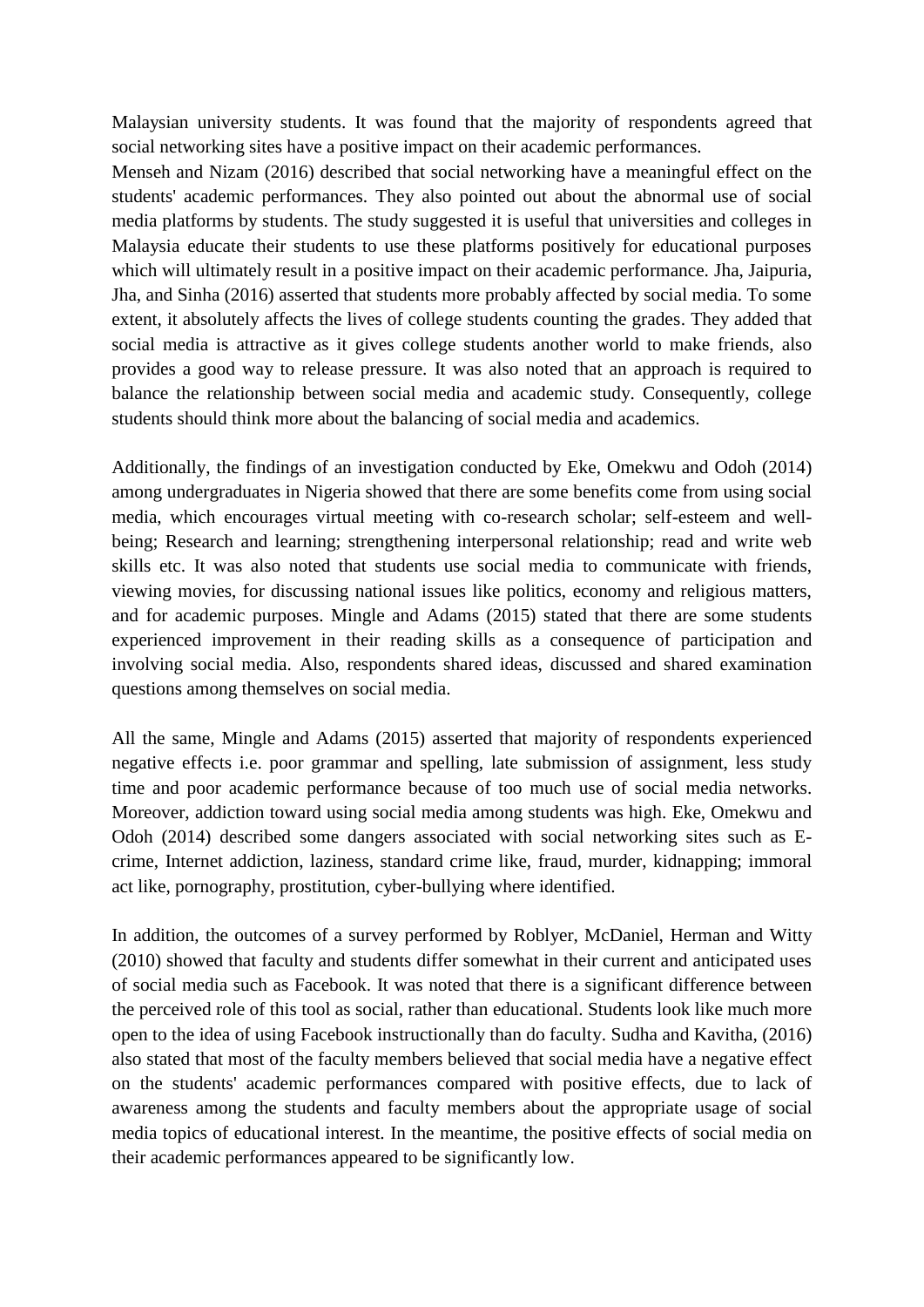Moreover, Heffner and Tara (2016) conducted a study among undergraduates at Rowan University of the USA. The study results described that social media do not have a positive effect on the students' academic achievements. Because the student GPA decreased as much as they were engaged in social media. The study suggested the undergraduate students should manage and monitor their time spent using social media such as Facebook. In another study, Mushtaq (2015) discovered social media as a factor in the lacking of habits of reading newspaper among students and it may cause them to lose much advantageous information consist of the newspaper.

Furthermore, Wang, Chen and Liang (2011) alleged that social networking is absolutely affecting students' effectiveness as well as their grades. Therefore, educators need to be worried about these problems and attempt to find better ways to solve these problems. Though, framed within an academic context, the concepts outlined here can be used to investigate the use of communication technology not only at school, but also at home, workplace, and many other settings, and for a diversity of different viewers like teenagers, young adults, the elderly, or families.

## **III. Methodology**

The quantitative research design was chosen as the main and substantial method of the study. In a quantitative method, the researcher collects, analyses and interprets different kinds of numerical data obtained from a large population (Teddlie and Tashakori, 2009).

## **3.1 Participants**

The respondents of the study were undergraduates of Alberoni University. These respondents were randomly selected from nine faculties of Medical, Engineering, Political sciences, Journalism, Islamic law, Language and literature, Education, Economic and Agriculture. There are more than 7000 students studying in Alberoni University form all over the country. From among them, 371 students randomly were chosen as the subjects of quantitative data.

## **3.2 Instruments and data analyses**

A survey questionnaire was designed as the instruments of the study. The questionnaire items include 16 Lickert scale questions. The items of the questionnaire were adapted from the previous study questionnaires such as Sudha and Kavitha (2016) performed their study among the undergraduates at Salem University of the USA. In addition, the SPSS software, specifically, descriptive tests and One Way Analysis of Variance (ANOVA) were employed to analyse the survey data.

## **3.3 Respondents profile**

The demographic part of questionnaire consists of three items, which are gender, ages and education years of the respondents. Following explains demographic information of respondents.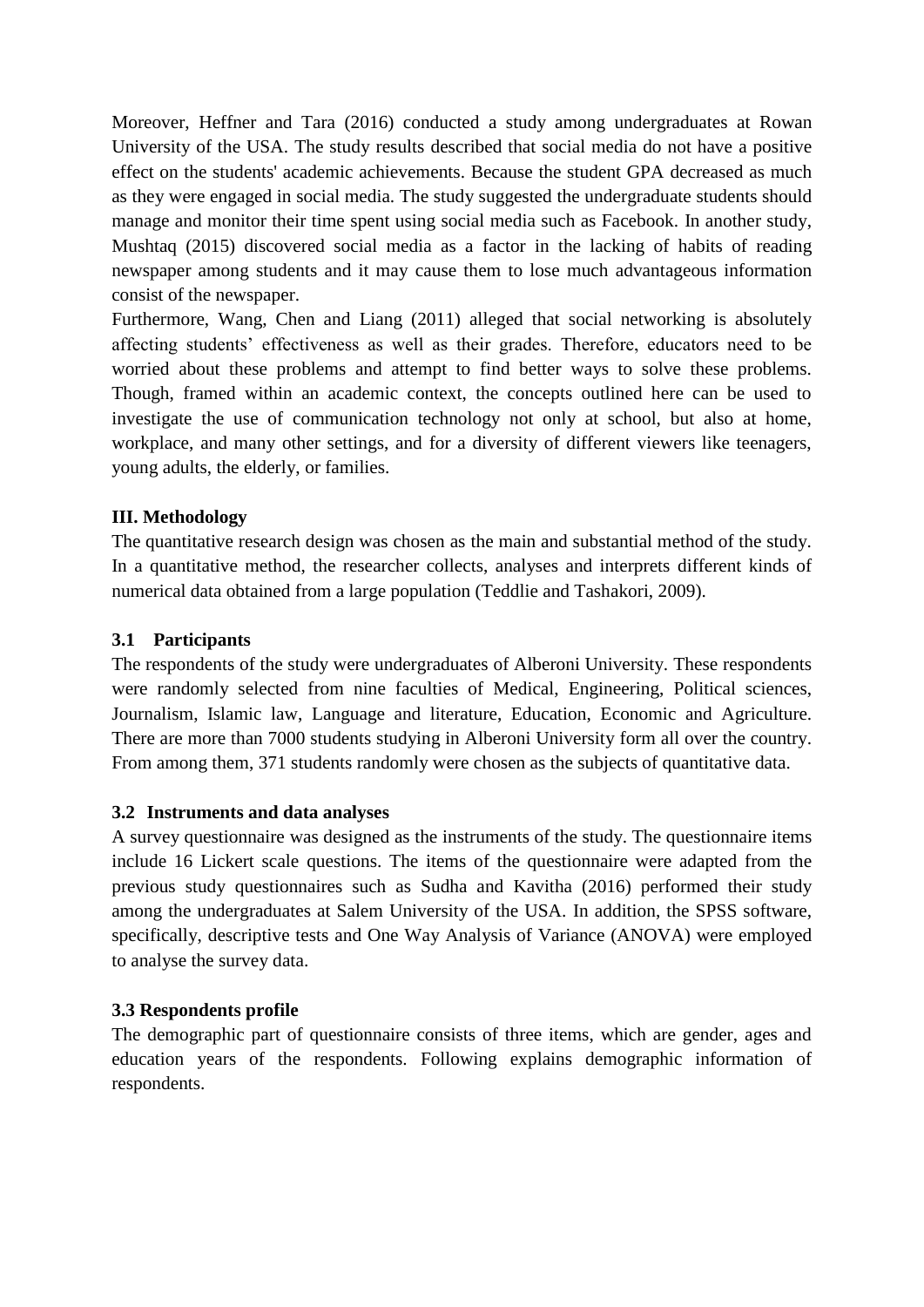## **3.3.1 Gender of respondents**

Table 3.1 shows the gender of the participants. From the 371 participants took part in the study, majority 236 (63.6%) of them were male, while 135 (36.4%) were female. It shows the superiority of male students in the university than the females.

| д.     |           |         |  |  |  |  |
|--------|-----------|---------|--|--|--|--|
|        | Frequency | Percent |  |  |  |  |
| Male   | 236       | 63.6    |  |  |  |  |
| Female | 135       | 36.4    |  |  |  |  |
| Total  | 371       | 100.0   |  |  |  |  |

**Table 3.1: Gender of respondents** 

## **3.3.2 Ages of respondents**

Table 3.2 shows that majority (50.4%) of the students are 18-20 years, and 169 (45.6%) students are 21-25 years. The largest groups of students 187 (50.4%) comprised of those in the age groups of 18- 20 years. The smallest groups of respondents 15 (4%) are 25 and above years.

## **Table 3.2: Ages of respondents**

|           | Frequency | Percent |
|-----------|-----------|---------|
| $18 - 20$ | 187       | 50.4    |
| $21 - 25$ | 169       | 45.5    |
| 25-above  | 15        |         |
| Total     | 371       | 100.0   |

## **3.3.3 Studying year of respondents**

Table 3.3 depicts education years of respondents. According to the table, from 371 respondents, 115 (31.0%) were first-year students and 114 (30.7%) were fourth-year students. In addition, 87 (23.5%) were third-year students, while 55 (14.8%) were second-year students.

**Table 3.3: Studying years of respondents**

|             | Frequency | Percent |
|-------------|-----------|---------|
| First year  | 115       | 31.0    |
| Second year | 55        | 14.8    |
| Third year  | 87        | 23.5    |
| Forth year  | 114       | 30.7    |
| Total       | 371       | 100.0   |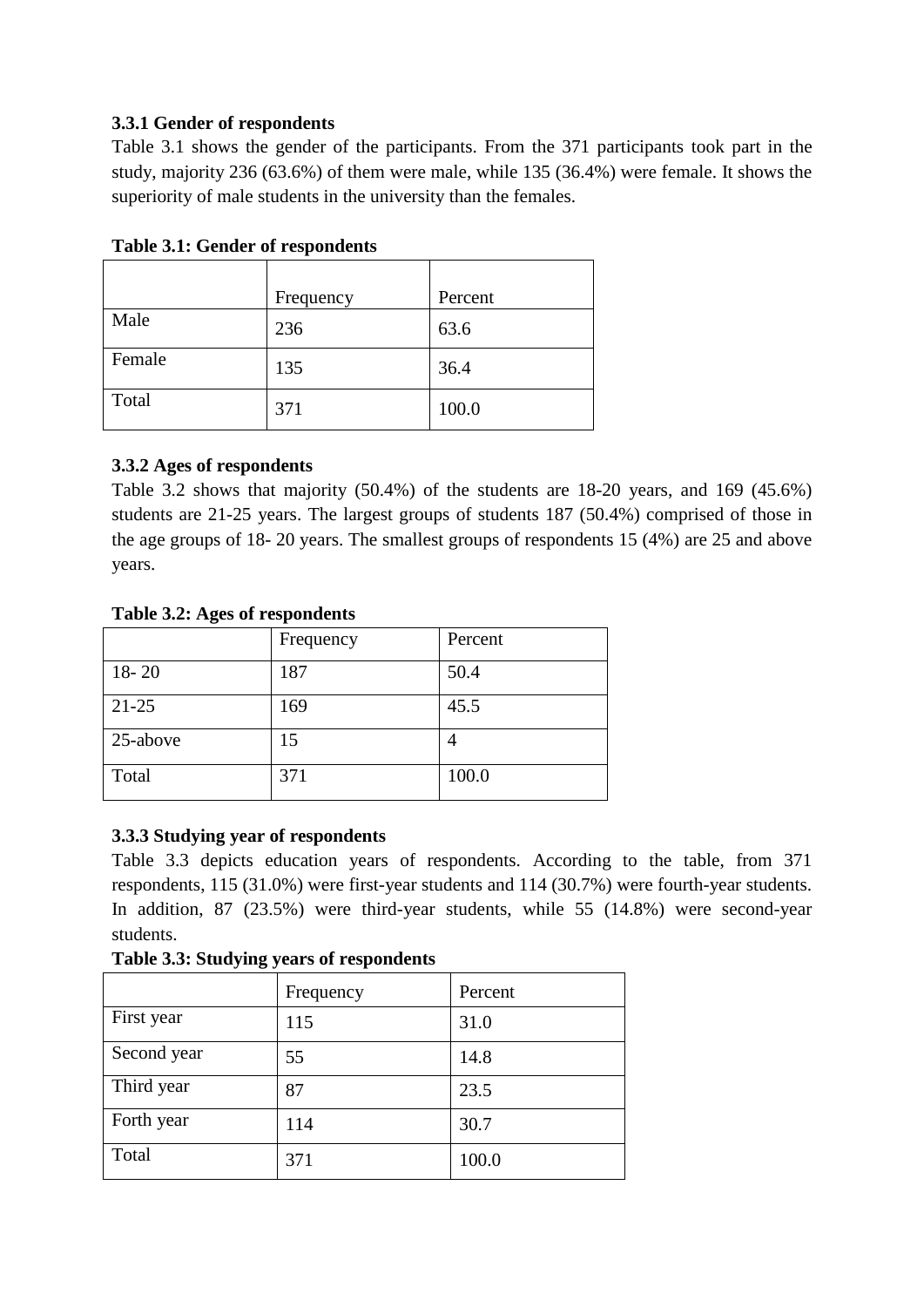#### **3.3.4 Academic achievements of students**

Table 3.4 shows that most of (36.7%) students said that their academic achievements are very good, while least of (33.4%) of them marked their academic achievements medium. Slightly above twenty-two percent described their academic achievements excellent, while (33.4%) described their academic achievements good.

|           | Frequency | Percent |  |
|-----------|-----------|---------|--|
| Excellent | 82        | 22.1    |  |
| Very good | 136       | 36.7    |  |
| Good      | 124       | 33.4    |  |
| Medium    | 29        | 7.8     |  |
| Total     | 371       | 100.0   |  |

**Table 3.4: Academic Achievement of Students**

#### **IV. Findings**

The results of the study come from the survey questionnaires which were distributed among 371 participants in the nine faculties of Alberoni University. Each questionnaire consists of demographic information and questions related to the positive and negative effects of social media on the students' academic performances. In addition, questionnaire has13 Lickert Scale items. Each item, for instance, consists of "Too much, A lot, Medium, Less, Very less and Never". The scales range from 1 to 6, as for too much was given (6), while for Never was assigned (1), and for the rest of scales within two above scales, given values were 4, 3, and 2. Moreover in order to check the reliability of questionnaire, all questions were entered into the (SPSS) Social Science Statistical Package. The Cronbach's Alpha of all items was .756, which shows a reliable questionnaire.

#### **4.1 Positive effects of social media on the academic performances of students**

Students were asked about the positive effects of social media on their academic performances. Table 4.1 shows the mean and standard deviation for each questionnaire item. Item 1 relating to the usefulness of social media for university students in terms of being effective communication tools got highest mean scores (M=4.83, SD=1.21). Also, item 4 concerning the benefit of social media for students to get lecturers and faculty members announcements got second mean score (M=4.80, SD=1.38). These results illustrate that the most of students use social media beneficially as to get notices of respective faculties and communicate effectively with each other. Item 5 about the discussing of assignments with friends obtained third mean scores (M=4.64, SD=1.39). It will also cause positive effects on the students' academic achievements. Item 7 concerning the easiness of social media in academic activities of students got fourth mean scores (M=4.55, SD=1.41). While, item 3 regarding appointments with other experts obtained lowest mean scores (M=3.98, SD=1.54). These findings imply the usefulness of social media in the students' studies. Subsequently, it will help them to get academic achievements.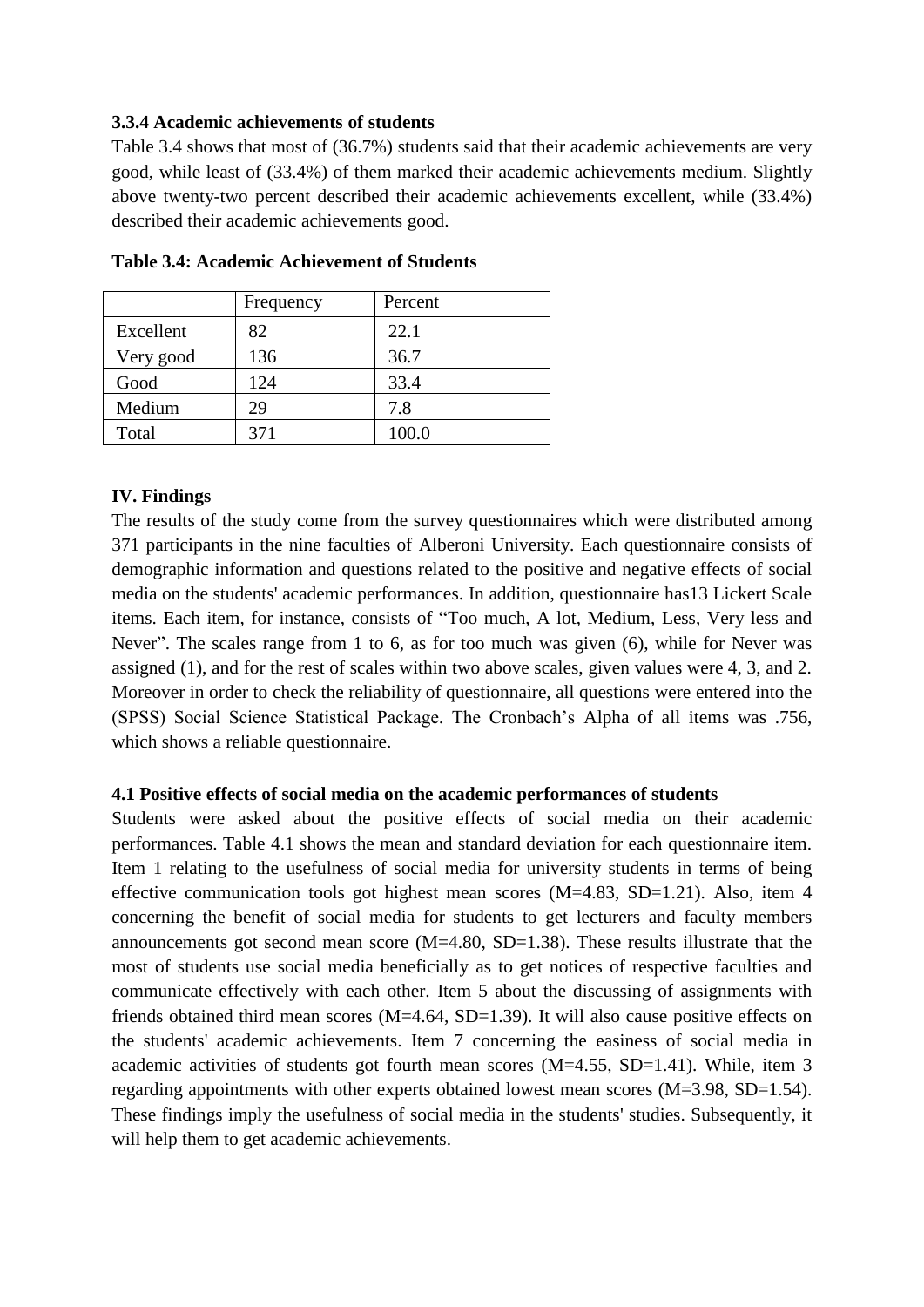|                | <b>Positive effect of Social Media</b>                          | Mean | Std.      |
|----------------|-----------------------------------------------------------------|------|-----------|
|                |                                                                 |      | Deviation |
| 1.             | The usage of social media is useful in higher educational       | 4.83 | 1.21      |
|                | institutions, because they are an effective communication       |      |           |
|                | application.                                                    |      |           |
| 2.             | Group discussions can be arranged with the experts using        | 4.47 | 1.40      |
|                | social media.                                                   |      |           |
| 3 <sub>1</sub> | An appointment can be fixed with other subject experts          | 3.98 | 1.54      |
|                | through social media.                                           |      |           |
| 4.             | social media site are helpful for the students' studies because | 4.80 | 1.38      |
|                | students can receive announcements from lecturers and           |      |           |
|                | faculty.                                                        |      |           |
| 5.             | The social media help in the students' studies because the      | 4.64 | 1.39      |
|                | students can discuss their assignments with friends.            |      |           |
| 6.             | Using social media improves the interaction with classmates,    | 4.42 | 1.39      |
|                | lecturers and other subject experts                             |      |           |
| 7.             | social media facilitate the academic activities and coordinate  | 4.55 | 1.41      |
|                | with others.                                                    |      |           |

**Table 4.1**: Positive effect of social media on the academic performances of students

\* In the above table, mean scores ranged from highest to lowest. The highest mean score (M=4.83) shows that the students are highly involved in this item rather than others while the lowest mean score (M=3.98) indicates that the students are less involved in the item.

In order to evaluate the effect of social media on the students' academic performances, the following hypothesis is generated:

**H01:** There are no significant differences concerning the positive effects of Social Media on the students' academic performances.

A one-way between-group analysis of variance was conducted to evaluate the impact of social media on the students' academic performances. Participants were divided into four groups according to their academic achievements (Group 1: Excellent; Group 2: Very good; Group 3: Good and group 4 Medium). There was not statistically significant difference at the *p*>0.05 level for four each groups. Despite reaching statistical significance, the actual difference in mean scores between the groups was quite small. According to the test's result, the mean scores for Group 1 (*M=*4.51, *SD*=.97) was not significantly different from Group 3 (*M=*4.48, *SD=*.96). Also Group (*M=*4.45, *SD*= .86) did not differed significantly from Group 4 (*M=*4.61, *SD*= .90). Therefore, the null hypothesis was not rejected. It implies the insignificant effects of social media on the students' academic achievements. However, this finding might be because of majority of students' academic achievements are very good.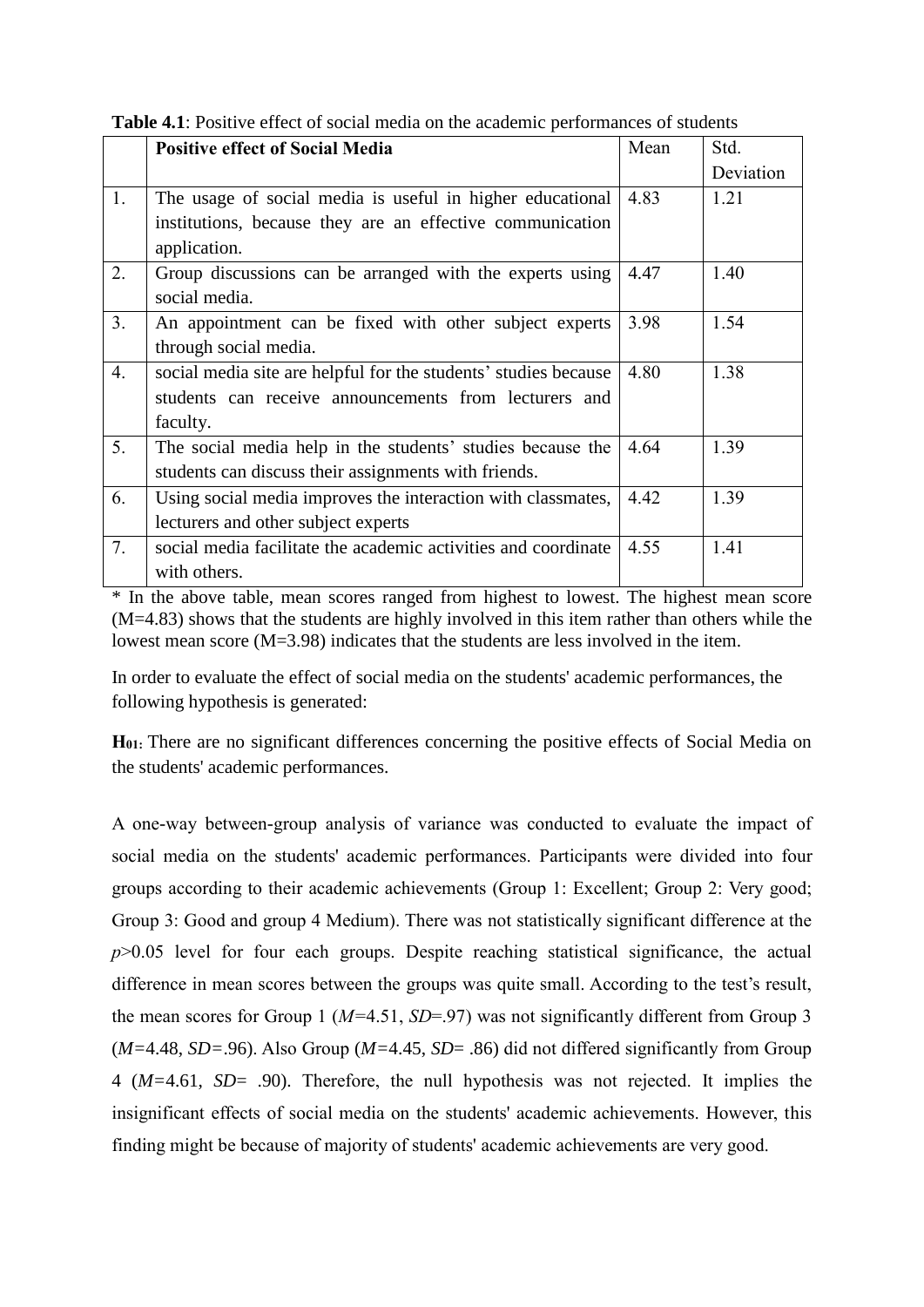|           |     |      | Confidence<br>95%<br>Deviation<br>Interval for Mean |              |                |                |         |      |         |
|-----------|-----|------|-----------------------------------------------------|--------------|----------------|----------------|---------|------|---------|
|           | N   | Mean | $\operatorname{Sdd}$                                | Error<br>Std | Lower<br>Bound | Upper<br>Bound | Minimum |      | Maximum |
| Excellent | 82  | 4.51 | .97                                                 | .10          | 4.29           | 4.72           | 1.00    | 6.00 |         |
| Very good | 136 | 4.55 | .86                                                 | .07          | 4.40           | 4.70           | 2.14    | 6.00 |         |
| Good      | 124 | 4.48 | .96                                                 | .08          | 4.31           | 4.65           | 1.00    | 6.00 |         |
| Medium    | 29  | 4.6  | .90                                                 | .16          | 4.27           | 4.95           | 2.71    | 6.00 |         |

**Table 4,2**: Descriptive results of social media positive effects on students the academic achievements

#### **4.2 Negative effects of Social Media on academic performances of students**

In order to find the negative effects of social media on the academic performances of students, 6 items were created in the questionnaire. As depicted in table 4.2; item 3 relating to the addiction of students to social media, which affects academic performances of students obtained highest mean scores (M=4.96, SD=1.66). It can be inferred that the extreme use of social media may negatively affect academic performances of students. In addition, item 4 concerning the losing of study concentration while being informed that it is possible to play online games through social media got second mean scores (M=4.02, SD=1.63). This finding also means that being affected to social media and playing online games is a concern for students and it may cause negative effects. Item 2 about the wasting of time and money also get third mean scores  $(M=3.85, SD=1.70)$ . It illustrates that the most of students believed extreme use of social media is a waste of time and money. While item 6 regarding the phrase that the "social media are personal and social and cannot be used for education" got lowest mean score (M=3.27, SD=1.83). It also describes that very less amount of students does not use social media for education; while most of them believed that the social media are useful for their studies. So, it will cause students to improve their academic performances. As item 5 (M=3.73, SD=1.54) indicates that a lesser amount of students' academic performances decreased, while their grades were compared before-and-after involving in social media.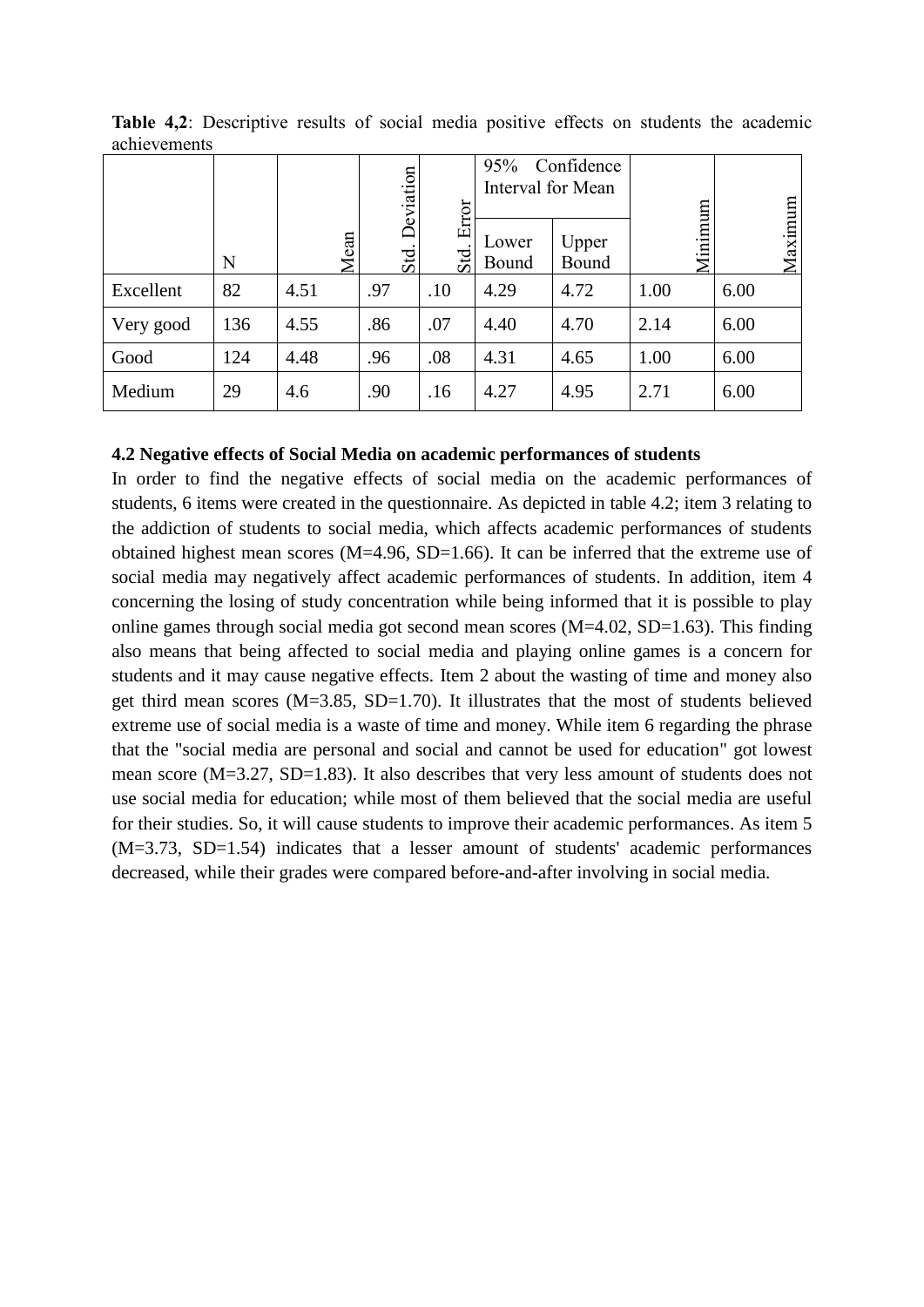|                | <b>Negative effects of Social media</b>                       | Mean | Std.      |
|----------------|---------------------------------------------------------------|------|-----------|
|                |                                                               |      | Deviation |
| 1.             | These social media influence the academic performance of      | 3.95 | 1.67      |
|                | students negatively, because they distract from the students  |      |           |
|                | studies.                                                      |      |           |
| 2.             | Using social media require spending money and are wastage     | 3.85 | 1.70      |
|                | of time and by this way it will affect the students' academic |      |           |
|                | life.                                                         |      |           |
| 3 <sub>1</sub> | Addiction to social media is problematic issue that affects   | 4.96 | 1.66      |
|                | the students' academic life.                                  |      |           |
| 4.             | I find it hard concentrating on study knowing that student    | 4.02 | 1.63      |
|                | can play online games and visit these sites just by logging   |      |           |
|                | into them.                                                    |      |           |
| 5.             | I compare the students' grades before the students become     | 3.73 | 1.54      |
|                | engaged into these social media and after the student became  |      |           |
|                | involved. I see a drop in my academic performance.            |      |           |
| 6.             | SNSs are personal/social-can't be used for education.         | 3.27 | 1.83      |
|                |                                                               |      |           |

**Table 4.3:** Negative effect of social media on the academic performance of students

For comparing mean differences between negative effect of social media and academic achievements, the following hypothesis emerged:

**H02:** There are no significant differences concerning the negative effects of Social Media on the students' academic performances.

A one-way between-group analysis of variance was conducted to evaluate the negative impact of social media on the students' academic performances. Participants were divided into four groups according to their academic achievements (Group 1: Excellent; Group 2: Very good; Group 3: Good and group 4 Medium). There was not statistically significant difference at the *p*>0.05 level for four each groups. Despite reaching statistical significance, the actual difference in mean scores between the groups was quite small. According to the test's result, the mean scores for Group 1 (*M=*3.78, *SD*=1.19) was not significantly different from Group 3 (*M=*3.72, *SD=*1.15). Also Group 2 (*M=*3.83, *SD*= 1.17) did not differed significantly from Group 4 ( $M=3.94$ ,  $SD=1.10$ ). Therefore, the null hypothesis was not rejected. The results imply that social media do not have negative effects of the academic achievements of students.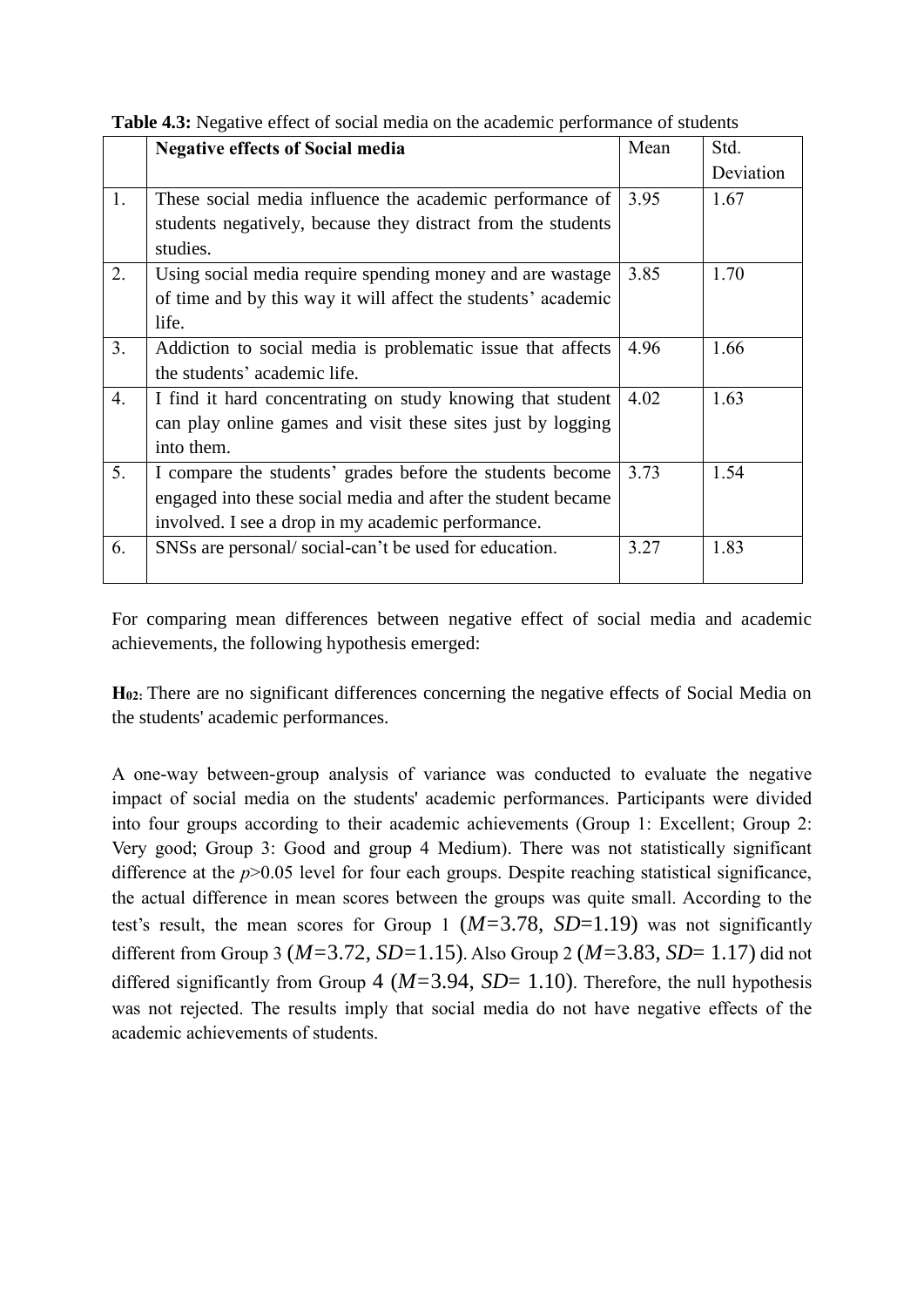|           |     |      |                   | Error | 95% Confidence<br>Interval for Mean |                |         |         |
|-----------|-----|------|-------------------|-------|-------------------------------------|----------------|---------|---------|
|           | N   | Mean | Deviation<br>Std. | Std   | Lower<br>Bound                      | Upper<br>Bound | Minimum | Maximum |
| Excellent | 82  | 3.78 | 1.19              | .13   | 3.52                                | 4.04           | 1.00    | 6.00    |
| Very good | 136 | 3.83 | 1.17              | .10   | 3.63                                | 4.03           | 1.00    | 6.00    |
| Good      | 124 | 3.72 | 1.15              | .10   | 3.52                                | 3.93           | 1.00    | 6.00    |
| Medium    | 29  | 3.94 | 1.10              | .20   | 3.52                                | 4.36           | 1.67    | 5.83    |

**Table 4,4:** Descriptive results of social media positive effects on students the academic achievements

#### **V. Discussions**

This study was designed to evaluate the positive and negative effects of social media on the academic performances of students. The results of descriptive analysis illustrated that most of the students believed that social media are very useful tools in their studies. Accordingly, that can help them to boost university related activities. The respondents described social media as educational tools in their studies. So, it is expected that social media positively affect students' academic performances. The results interestingly describe that undergraduates in Alberoni University mostly inclined to use social media in a good manner; that is to improve their knowledge and information. Additionally, social media may enable students to communicate effectively with their peers to solve their classes' problems, as they described social media as effective tools used for communication. Also students use social media to get their respective lecturers and faculty members' announcements. Then, social media enable them to be in touch with classmates and friends in order to improve their communication skills (Benraghda and Radzuan, 2018) and receive lecturers, faculty and university announcements which are much more important for them. Raut and Patil (2016) also stated the use of social media has been made a positive impact on the society. It enables users to communicate with each other, to create, revise and share new forms of textual, visual and audio content. It has a vital effect on our live as it helps us a lot in every field of life such as the political, economic and educational fields.

The findings of the current study regarding the inclination of students toward using social media positively are in alignment with Sudha and Kavitha's (2016) study carried out among the university students in the USA. The study outcomes asserted that a lot of faculty members' believed that social networking sites are helpful for the students' studies because they can discuss their assignments with each other. However, the study described that the positive impacts of social networking sites on their academic performances is appeared to be considerably low.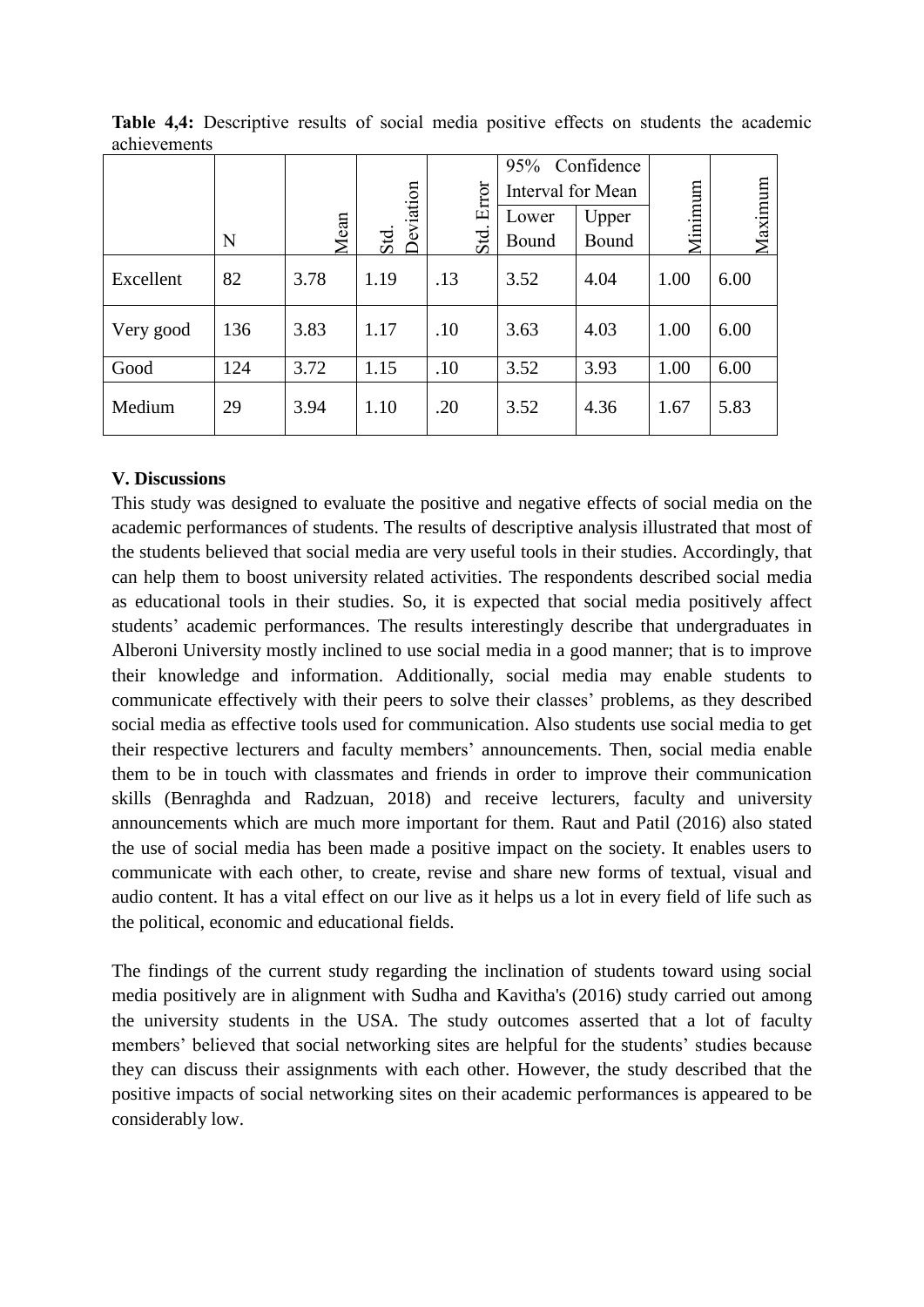However, the results of ANOVA showed no statistically significant differences concerning the positive effect of social media on the academic performances of students. This might be because most of participants rated their academic achievements very good. Also there were no respondents that have weak academic achievements. So majority of them believed that social media have positive effect on their academic achievements. Moreover, Adam Mahamat (2014) disclosed that majority of university students in Malaysia agreed that social networking sites have a positive impact on the students' academic performances.

This study also found that the negative impact of social media on the academic performances of students are not as much as compared with their positive effects since most of the respondents described social media advantageous and beneficial tools in their learning process. Though, students believed the extreme use of social media affect their study process as well as it is waste of time and money. Accordingly, this result implies that much more use of social media may waste their money and time, subsequently cause students to lose concentration on their studies. So, it is suggested that in order to save money and time avoid using social media extremely.

The findings of the present study regarding to lack of interest toward negative issues are opposite to previous research findings. Sudha and Kavitha (2016) found that most of the faculty members realised that the students are involved in the use of social media for socializing activities moderately than for academic purposes. Their study results also described that the majority of faculty members believed that addiction to social networking sites are a problematic issue which affects the students' academic performances. Moreover, most of the faculty members realised that social networking sites had negative impacts on the students' academic performances compared with positive impacts, due to lack of awareness among students and faculty members for appropriate use of social networking sites and topics related to educational interest. Also, Heffner and Tara (2016) discovered that social media has negative effects on the students' academic performances.

However, the results of the present study about the positive use of social media by students' may be significant and unique. Because, in general, public has negative image of social media on their mind and believe that the much more interest of students towards internet and social media i.e. Facebook are not useful and affect their academic performances negatively. But findings of the current study showed that social media are not affecting the students' academic performances negatively, instead they bring information, knowledge, news and views of world and home to their palm of hand. Similarly, Valenzuela, Park and Kee (2008) asserted that there are positive relationships between intensity of Facebook use and students' life satisfaction, social trust, civic engagement, and political participation. However, they believed that their results should ease the concerns of those who fear that Facebook has often negative effects on young adults; the positive and significant associations between Facebook variables and social capital were small, suggesting that online social networks are not the most effective solution for youth disengagement from civic duty and democracy.

Moreover, there was no statistically significant difference concerning the negative effects of social media on the students' academic performance. From this result it can be inferred that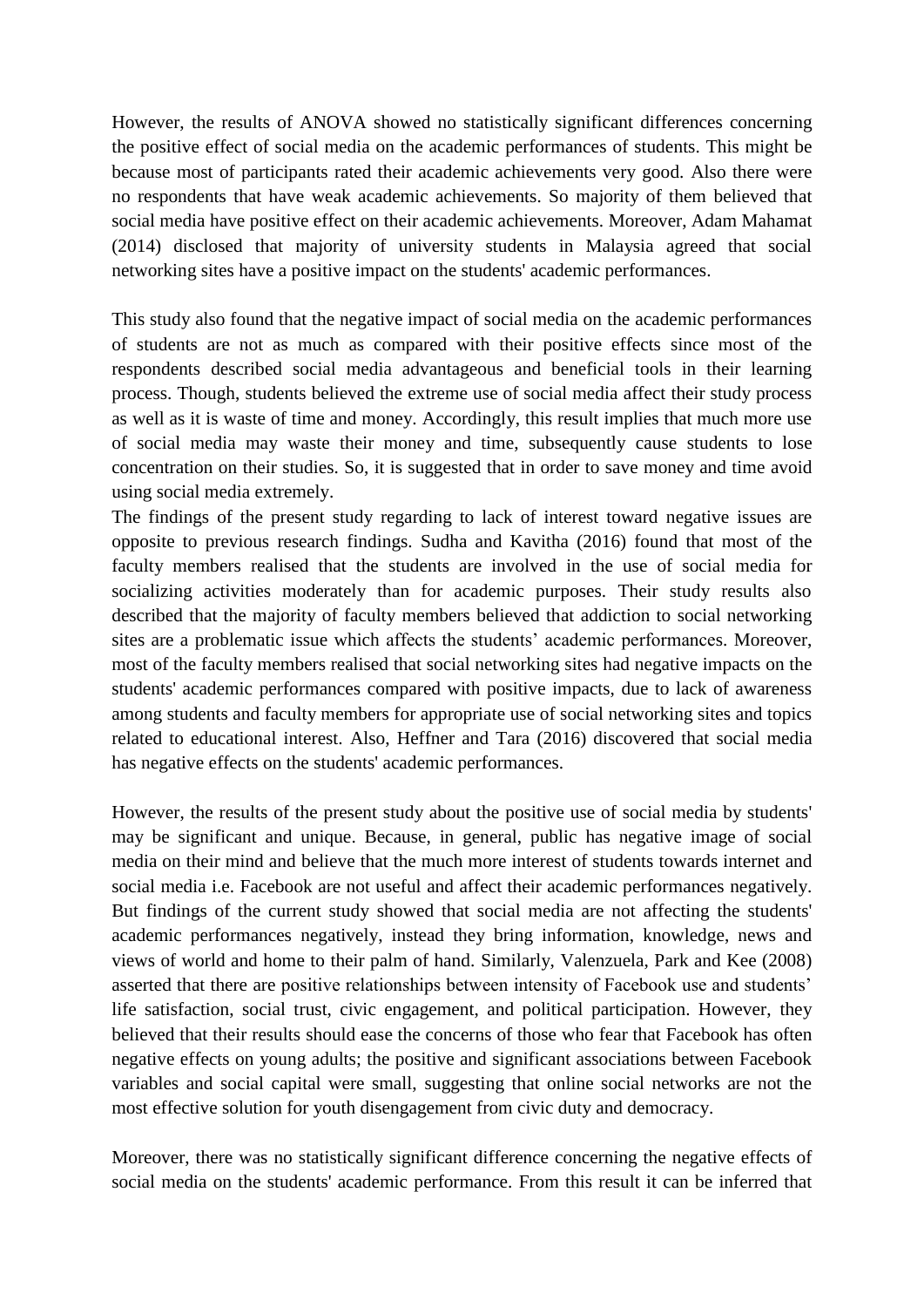social media do not affect students' academic achievements negatively. Therefore, social media will put a meaningful and positive impacts on the students' achievements. That is also helpful for them in terms of developing general and professional abilities through using social media. As Heffner and Tara (2016) stated that social media might be very useful when it comes to academic issues, i.e. discussion boards among classmate and Facebook page for school programs. However, an opposite finding revealed by Wang, Chen and Liang (2011). They stated that social media has negative effects on the students' academic performance. The students' proficiencies and grades were affected through using social media. The study suggests instructors to find better ways to solve this problem.

#### **VII. Conclusion**

Overall, social media appeared to be a very useful tool for students in their lessons as they use them to improve their learning process i.e. to communicate effectively with each other, receive university-related issues and get other necessary information. In other words, social media seemed to be modern tools of learning for undergraduates in Afghanistan. However, their negative effects seemed to be very poor as compared to their positive effects as they described that too much use of social media as a concern, which wastes their time and money. It is suggested that the lecturers, faculties and others social media users, especially Facebook pages owners, disseminate advantageous issues which help students in terms of enhancing their knowledge and information. In addition, no differences were found between students' academic achievements and their positive and negative social media use.

#### **Acknowledgement**

I would like thanks families and friends for their constant encourage and supports. Also, especial thanks goes to students who participated in the survey eagerly.

#### **References**

- Benraghda, A. and Radzuan, N., R., M. (2018). Engineering undergraduates' self-assessment in delivering technical oral presentations in ESL context. *Advanced Science Letters. 24*(1), 537-539.
- Eke, Helen N. Miss; Omekwu, Charles Obiora Prof; and Odoh, Jennifer Nneka Miss. (2014). "The Use of Social Networking Sites among the Undergraduate Students of University of Nigeria, Nsukka" (2014). *Library Philosophy and Practice (e-journal)*. 1195.
- Heffner, Tara. (2016). "The effects of social media use in undergraduate students" *Theses and Dissertations*. 1440. [http://rdw.rowan.edu/etd/1440.](http://rdw.rowan.edu/etd/1440)
- Hasnain, H., Nasreen, A and Ijaz, H. (2015). *I*mpact of Social Media Usage on Academic Performance of University Students. *2nd International Research Management & Innovation Conference (irmic 2015) langkawi, 26 – 27 august 2015*.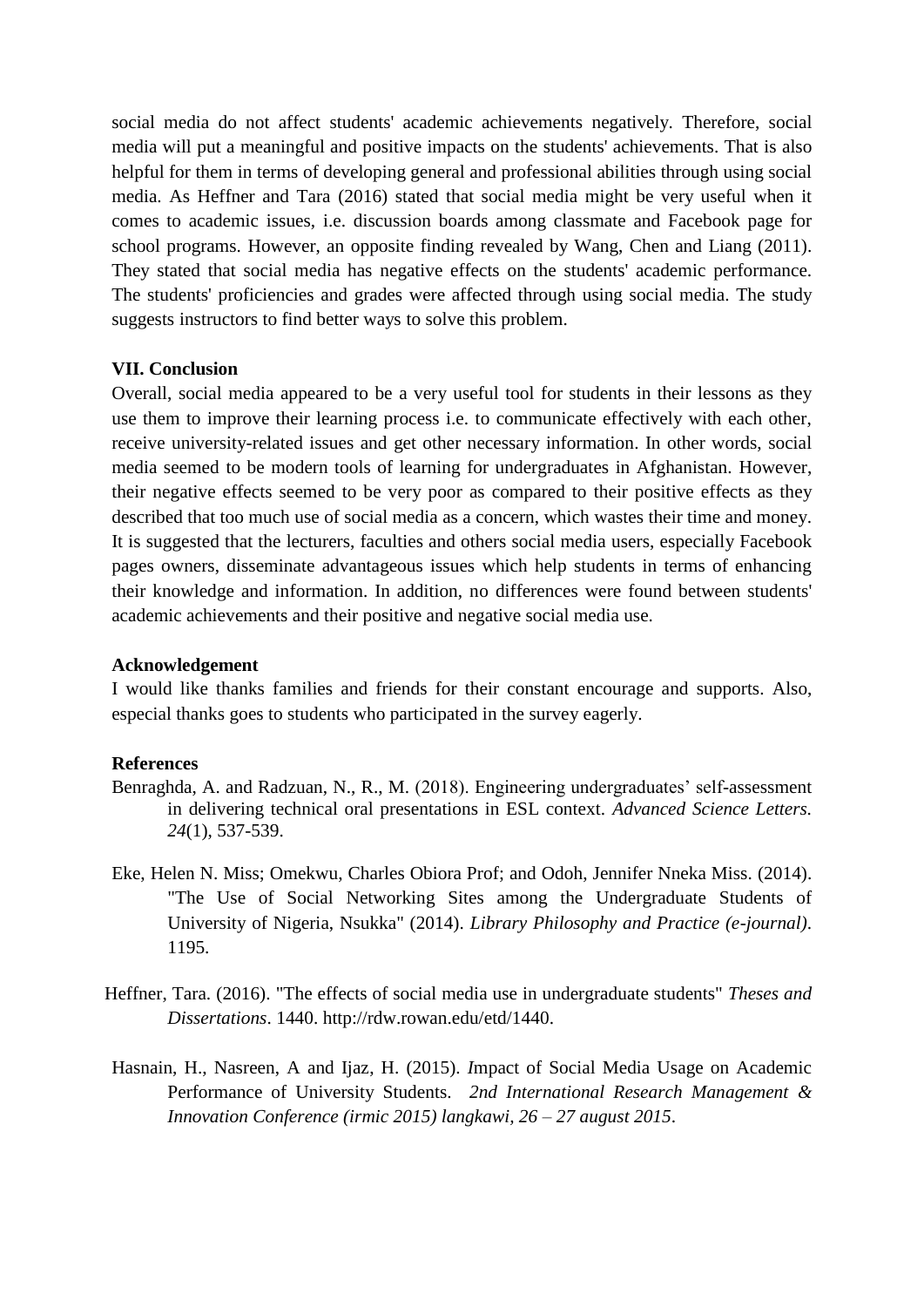Helou, Adam Mahamat. (2014). The Influence of Social Networking Sites On Students' Academic Performance in Malaysia, *International Journal of Electronic Commerce Studies*, 5(2),247-254, doi: 10.7903/ijecs.1114.

Jha, J., Jaipuria, N., Jha, S and Sinha, P. (2016). *International Journal of Computer Applications (0975 – 8887) International Conference on Advances in Information Technology and Management ICAIM – 2016*.

- Kpolovie, P, J., Joe, A, I and Okoto, T. (2014). Academic Achievement Prediction: Role of Interest in Learning and Attitude towards School. *International Journal of Humanities Social Sciences and Education (IJHSSE) Volume 1, Issue 11, November 2014, PP 73- 100 ISSN 2349-0373 (Print) & ISSN 2349-0381 (Online)*.
- Menseh, S, O and Nizam, S. (2016). The Impact of Social Media on Students' Academic Performance- a case of Malaysia Tertiary Institution. *International Journal of Education, Learning and Training. Vol. 1 (No.1), November, 2016.*
- Mingle, J., Adams, M. (2015). "Social Media Network Participation and Academic Performance in Senior High Schools in Ghana" (2015). *Library Philosophy and Practice (e-journal)*. 1286. [http://digitalcommons.unl.edu/libphilprac/1286.](http://digitalcommons.unl.edu/libphilprac/1286)
- Mushtaq, A, J. (2015). Habits and motives of reading among the students in Alberoni University of Afghanistan. *University Malaysia Pahang (UMP) {Dissertation}.*
- Neal, D, R. (2012). Social Media for Academics, A Practical Guide. Oxford Cambridge New Delhi. Chandos Publishing.
- Raut, V., and Patil, P. (2016). Use of Social Media in Education: Positive and Negative impact on the students. *International Journal on Recent and Innovation Trends in Computing and Communication ISSN:23218169 Volume; 4 Issue:1*
- Roblyer, M.D., McDaniel, M., Webb, W., Herman, J and Witty, J, V. (2010). Findings on Facebook in higher education: A comparison of college faculty and student uses and perceptions of social networking sites. Elsevier. *Internet and Higher Education 13 (2010) 134–140*.
- Sudha, S and Kavitha Es. (2016). "The Effect of Social networking on Students' Academic Performance: the perspective of faculty members of Periyar University, Salem" (2016). *library philosophy and practice (ejournal)*. 1455.
- Teddlie, C. and Tashakori, A. (2009). Integrating Qualitative and Quantitative Approaches to Research. In L. Bickman, and D. J. Rog (Eds.), Applied Social Research Methods (pp.283-317). London, UK: Sage.